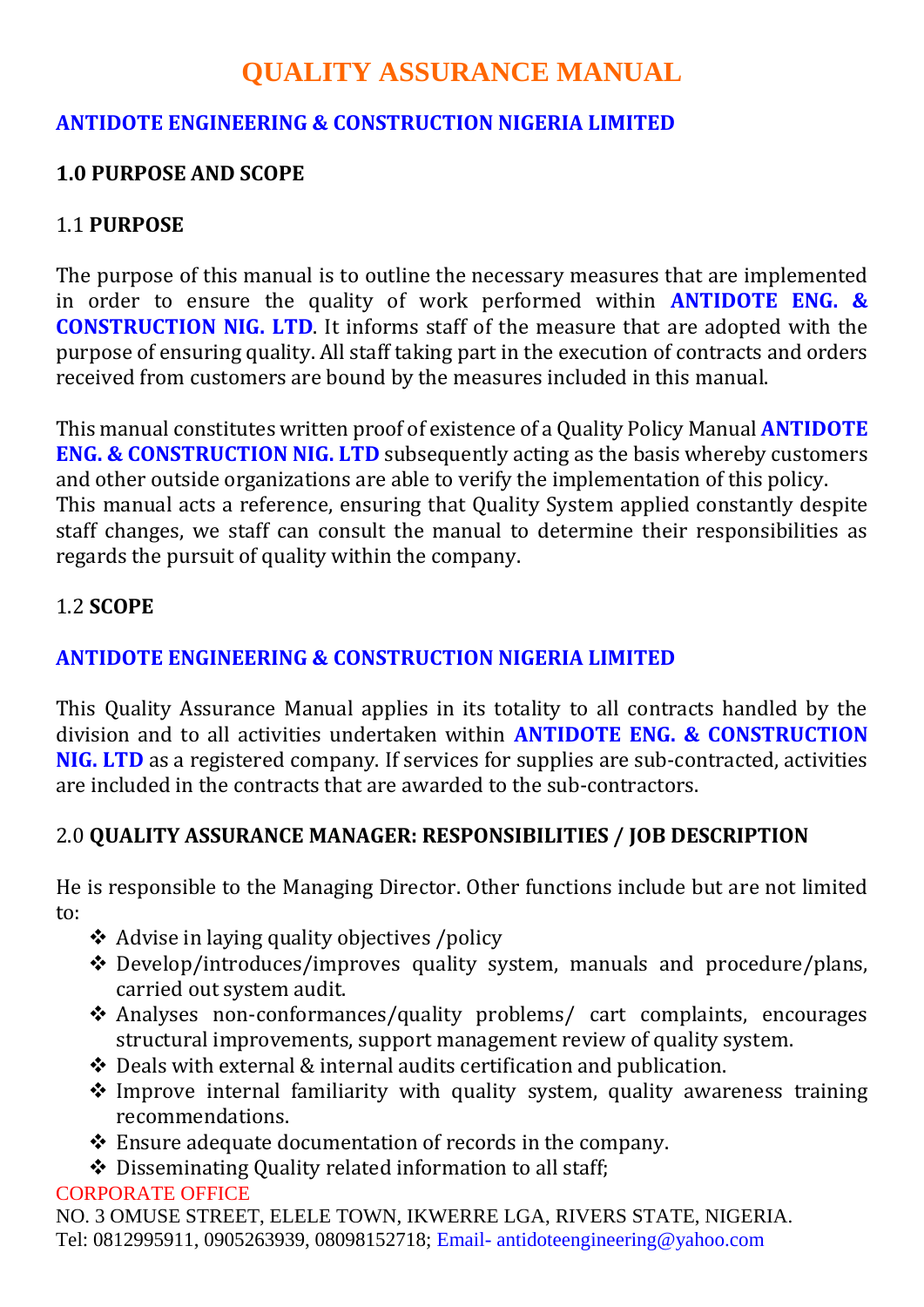## $\triangleleft$  Leads and manager quality system/programmes.

The responsibilities and job descriptions for other key staff are written in the company devolution guide.

# 3.0 **QUALITY SYSTEM REQUIREMENTS**

# 3.1 **MANAGEMENT RESPONSIBILITY**

The General Manager **ANTIDOTE ENG. & CONSTRUCTION NIG. LTD** of being aware of changes in the demand situation and increasing market expectations in quality has defined and implemented a quality policy manual specific to the company including the subcontractors. This quality policy manual is designed specially by the company in its quest to achieve optimum performance in the context of national and international competition.

As such, this manual is designed to meet the international and local standard requirements based on ISO 9001.

The organization, objective and quality requirements are herein.

The management hereby authorizes the Quality Assurance manager with the task of verifying and accordingly applying Quality Assurance Programme. All staff are mandatorily required to adhere and implement the requirements of this manual. This will be monitored constantly by the management with view of ensuring absolute adaptation of quality requirements to the grassroots.

### 3.2 **QUALITY SYSTEM**

The management of **ANTIDOTE ENG. & CONSTRUCTION NIG. LTD** has used the ISO 9000 series to develop a quality system, put it down in writing and have it implemented with the purpose of realizing the quality objective and the quality policy as formulated in this manual.

The quality system is laid down in the quality programme and the content specified therein. The quality system thus implemented is regularly assessed as to goal orientedness and effectiveness with reference to realizing the quality policy, internal audits are used to assess the extent to which the quality system is performing.

When required for a particular contract or order a specific quality programme may be established to complement the Quality Assurance Manual and associated procedures. This will comprise inclusively the customer interfaces.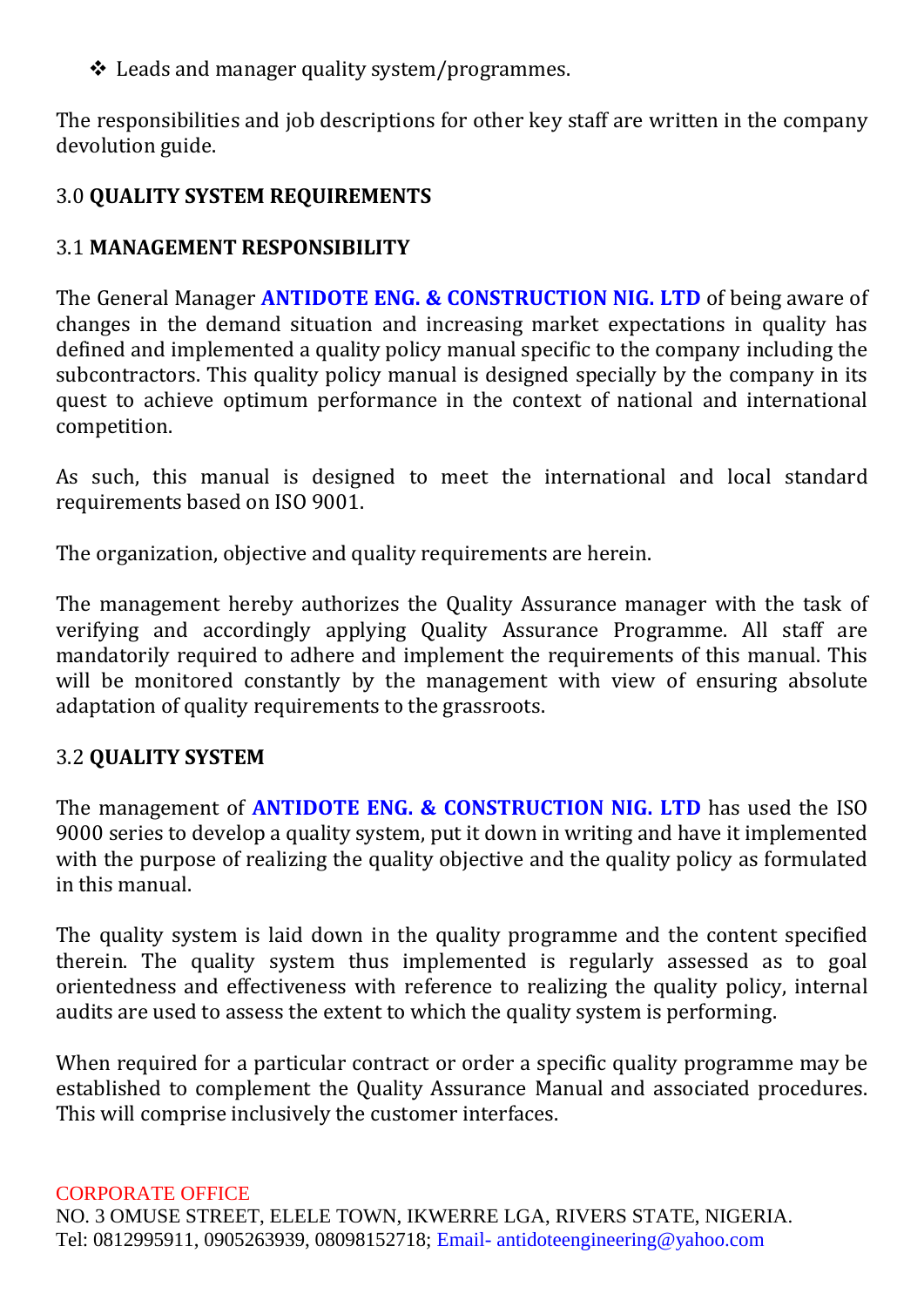### 3.3 **HANDLING, STORAGE, PACKAGING AND DELIVERY**

Items requiring special handling method shall be subject to the issuance of specific handling procedure or instructions. Storage procedure shall satisfy the following requirements:

- $\triangle$  Identify storage location and condition for adequate protection against deterioration/damages.
- State inspection requirements to verify condition of products during storage etc
- $\hat{\mathbf{v}}$  The method of preserving and packing product shall ensure cleanliness, prevention of damage and preservation during shipment and storage at final, destination.

Appropriate transport facilities shall be selected by the department in charge to avoid products being lost or damaged in transit or arriving late. Any transit damage or lost of project/contract materials/conducts shall be documented and communicated so that accuracy and fitness for use is maintained.

# 3.4 **QUALITY RECORDS**

Quality records are those documents which shall be maintained to demonstrate achievement of the required and included in the final as-built dossier. Retention of the quality records shall be established for the period agreed upon in the contract.

The project Quality Records shall be collected, indexed and filed by the project management team on continuous basis throughout the project work. Destruction of quality records shall be determined and specified by the contract.

Procedure for compiling, filling, verifying, issuing, modifying, retrieving arching and destroying quality records has been seen.

# 3.5 **INTERNAL QUALITY AUDITS**

To check the implementation and efficiency of **ANTIDOTE ENG. & CONSTRUCTION NIG. LTD** Quality Audits are carried out as defined in the quality audit procedure. The Quality manager is responsible for audits and audits schedules. He records following audits, except as regards audits on the Quality management and Department itself which are done by the management or the organizations duly appointed General Manager.

Internal Quality audits are planned and performed in application of quality system implementation schedule and project plans audit schedules.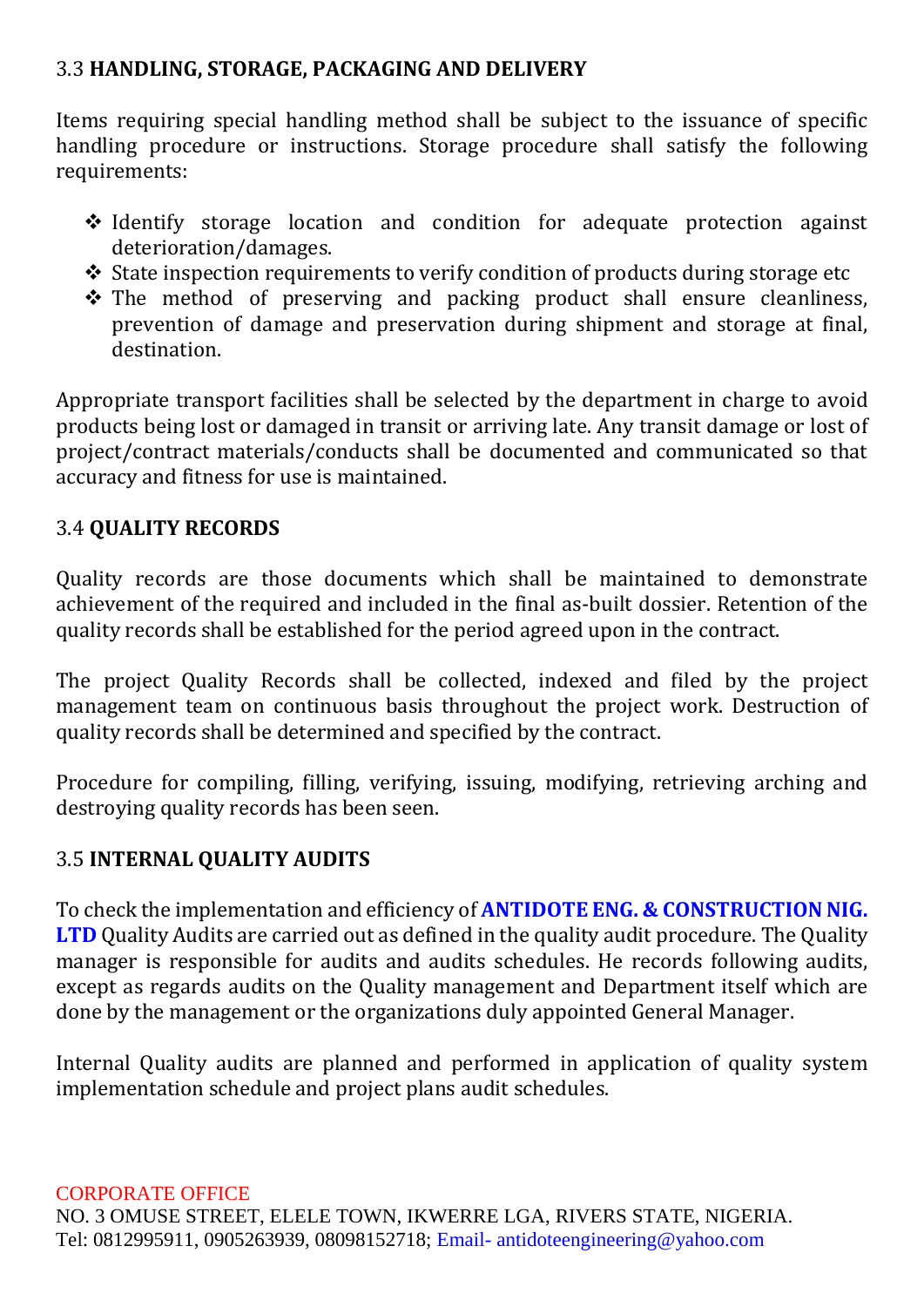### 3.6 **INSPECTION, MANAGEMENT TEST EQUIPMENT**

Any equipment or device used during the performance of work for measuring, recording, inspecting and testing shall be in an appropriate and documented calibration status. Such equipment or device shall bear a unique identification reference, allowing full tractability to its relevant calibration documentation.

Calibration register, reports and certification calibration shall be available for reference and verification at the work site.

### 3.7 **TRAINING**

The company is devoted to ensure training of staff taking part in activities liable to affect the quality of the products and services rendered.

These training measures cover those related to professional qualification, special qualifications required for certain functions or jobs, personnel management based on current and future development.

At the start of the year a staff training programme is drawn up by the personnel Department of the company with the purpose of ensuring the upkeep of staff know-how throughout the Division. Training is organized outside or in-house.

Training on Quality Assurance is carried out under responsibility of the Quality Department.

### 3.8 **SERVICING**

Here, the client is supplied with full operating and maintenance instructions, in accordance with the provision of the client/ **ANTIDOTE ENG. & CONSTRUCTION NIG. LTD** contract.

### 3.9 **STATISTICAL TECHNIQUES**

This is not utilized by the company. However, in the event that this is specified in a contract, specific procedure will be established and implemented.

### 4.0 **AMENDMENT AND RE-ISSUE**

This manual shall be periodically reviewed to re-affirm its adequacy and conformity with current practice resulting from technological and international standards advancements. Amendment identified by consecutive letters of the alphabets, shall be made by replacement of amended pages. All amendment shall be recorded on the amendments designated page

1. It shall be updated and replaced with new amendment.

#### CORPORATE OFFICE

NO. 3 OMUSE STREET, ELELE TOWN, IKWERRE LGA, RIVERS STATE, NIGERIA. Tel: 0812995911, 0905263939, 08098152718; Email- antidoteengineering@yahoo.com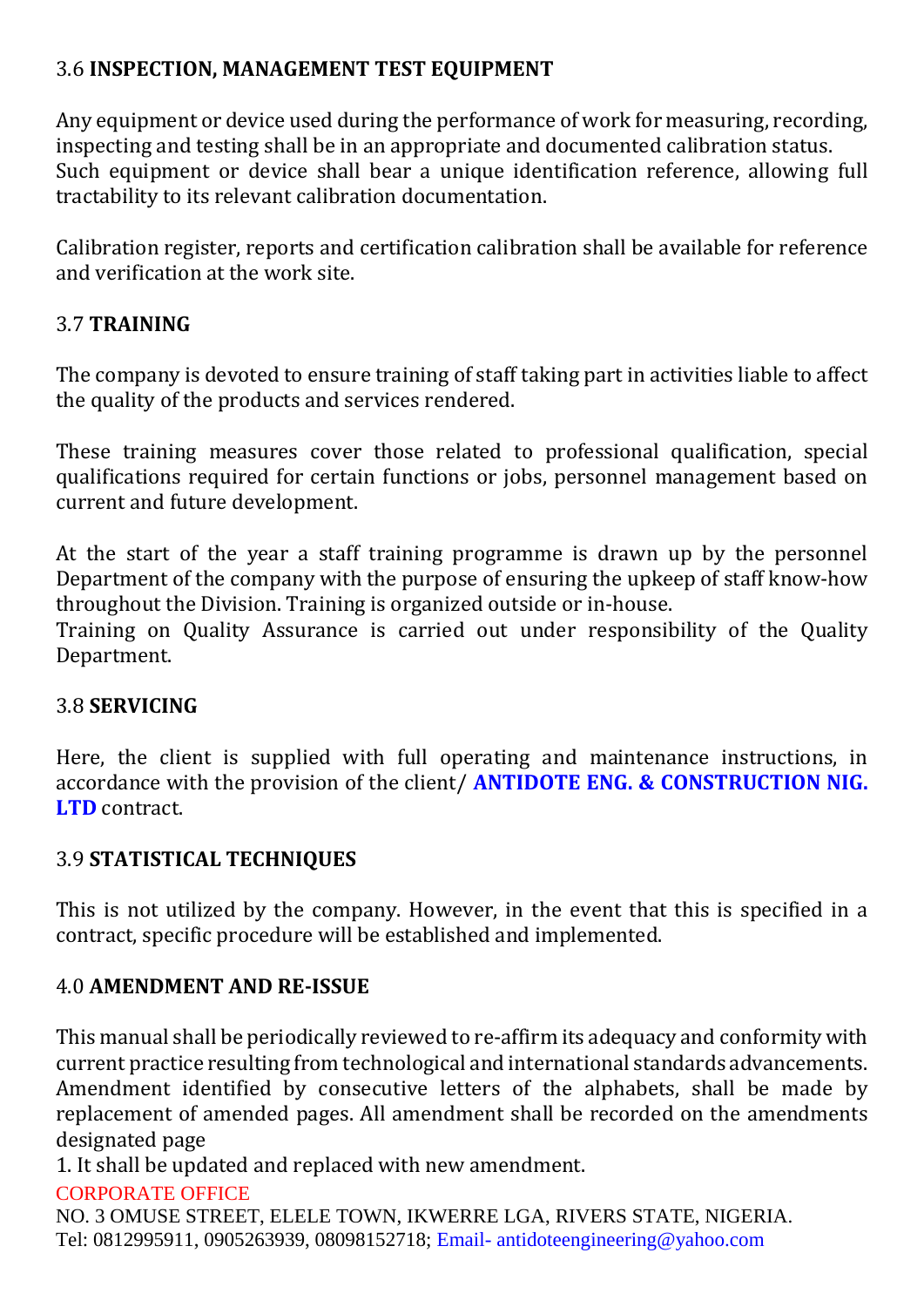When changes affect a considerable number of pages in any case after more ten amendments to one issue, the manual shall be re-issued with previous amendments incorporated.

### 4.1 **BID CONTRACT REVIEW**

When required by the magnitude and/or complexity of the given project, the proposal engineer or project Manager will excuse specific bid review or contract review at the following states

- Prior
- On receipt of order
- **❖** Or receipt of order amendment

Before a bid is sent to a client it is reviewed on the basis of the following points:

- A checklist is used during site visit in order to assess on the spot all possibilities in the execution of the project.
- A review is carried out as to whether **ANTIDOTE ENG. & CONSTRUCTION NIG. LTD**, is capable to meet the tender requirements, at the same time a check is made as to whether the requirement are completely and unambiguously formulated in order to avoid differences in interpretation at a subsequent stage in the proceedings. A checklist supports and records tills review should there be any lack of clarity the client is asked for further details in writing. Any such information is included in the bid.
- Specialized and concerned departments are consulted and the process recorded

### 4.2 **BASIC DESIGN INPUT DATA**

All basic design input data is identified and commended by the project designer during the contract reviews, and the input data is thoroughly examined for suitability.

The project designer is required to resolve all instances of incomplete unambiguous or inconsistent basic design requirements with the person who established these requirements.

The input data for basic design work on the items making up the constructions analyzed and each element of the final construction is categorized. Working from basic design blueprints and calculations, the project designer draws up specifications for each element in accordance with the critical category. The resulting documents are checked and approved and if so specified in the contract, forward to the customer for comments.

### 4.3 **BASIC DESIGN OUTPUT DATA**

CORPORATE OFFICE Before the design is issued for authorization to the responsible company director/contract manager, a final design review will be carried out by the assigned

NO. 3 OMUSE STREET, ELELE TOWN, IKWERRE LGA, RIVERS STATE, NIGERIA. Tel: 0812995911, 0905263939, 08098152718; Email- antidoteengineering@yahoo.com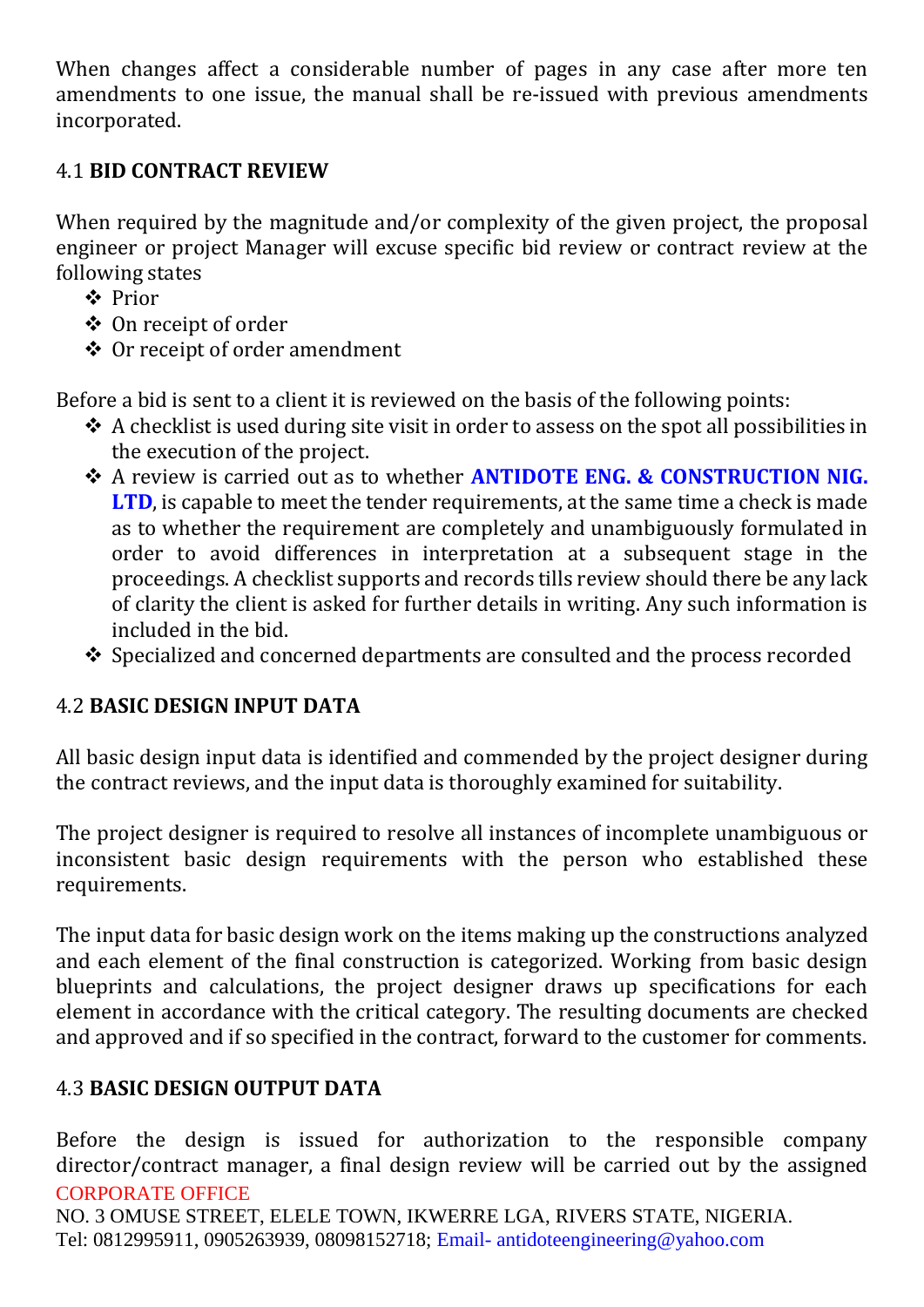personnel for reliability, operability, maintainability and safety. MI documents are signed and dated. After handling over, the company Director/Contract Manager is responsible for further application/use of the design result.

### 4.4 **DESIGN RESULT**

Design result are laid down per department in reports, calculations, specifications etc. they have to conform to the establishment of contract review requirements.

### 4.5 **BASIC VERIFICATION**

The project design prepares up and documents basic design verification and assigns these functions to competent staff.

### 4.6 **BASIC DESIGN MODIFICATION**

The basic design modification would preferably be examined by the person responsible for the initial design. Necessary changes and efforts on budgets, planning, etc are determined in consultation with the client. Upon client's approval, the activities concerned are carried out in accordance with previous agreed conditions. There is a procedure concerned with design control.

#### 5.0 **DOCUMENT CONTROL**

The Company established control to prepare verity, issue, modify, approve, file, cancel archive and destroy documents released or received by them.

In preparing, a document, the author is responsible to the following:

- Writing the document.
- $\triangle$  Having the document verified by a computer person, then have the document approved by the relevant authority.
- $\div$  Issue procedure for the initial issue
- $\div$  Update the document following the same verification/approval
- $\triangleq$  Issue procedure for the initial issue.
- File or archive the document.

**ANTIDOTE ENG. & CONSTRUCTION NIG. LTD** in ensuring document control will always identify compile and list document as specified in document control procedures.

However, documents are issued using the distribution list system under the responsibility of the author as guided by the said procedure.

### 5.1 **PURCHASING**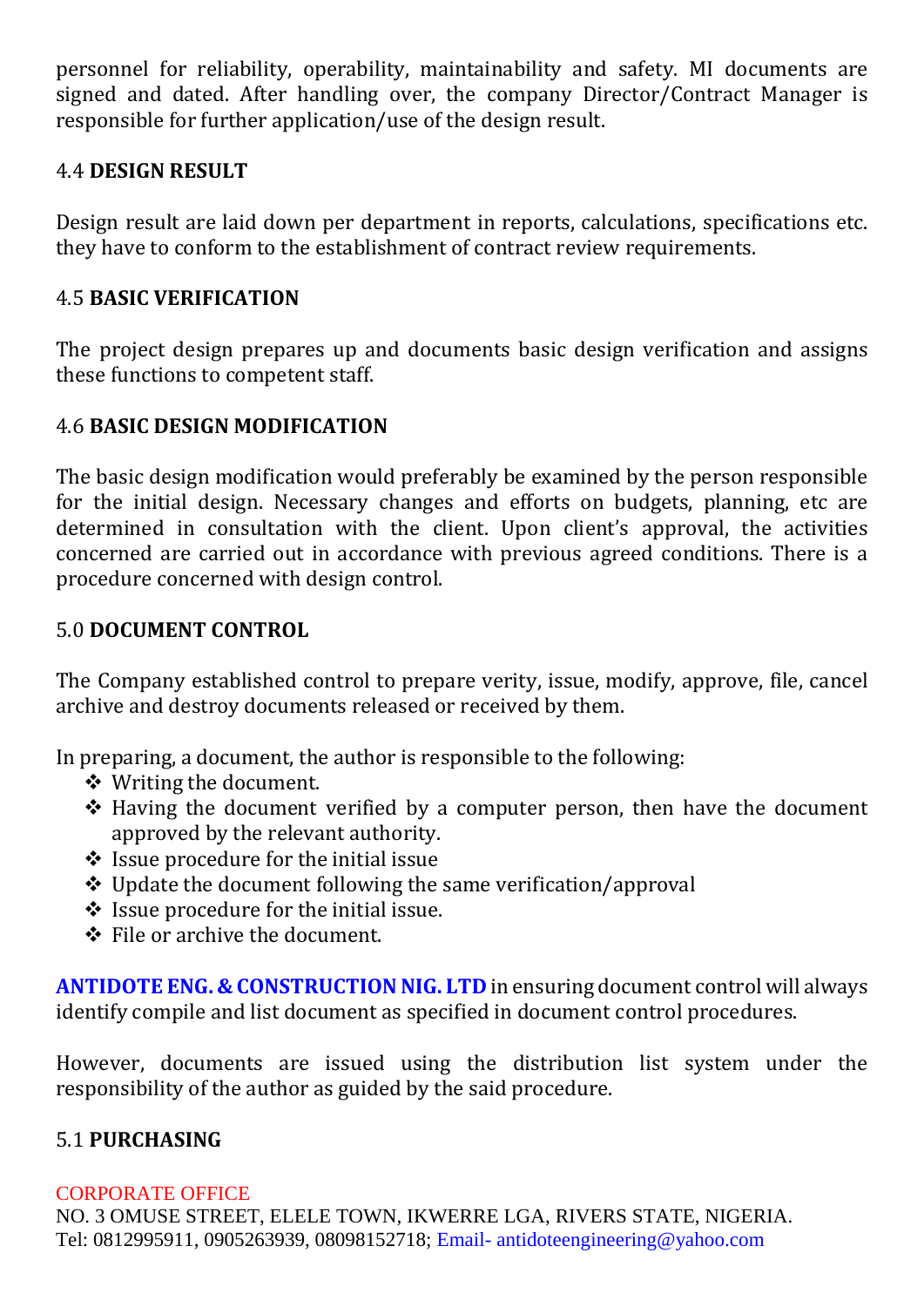During purchasing Quality Assurance measure are ensured to cover the assessment supplies and sub-contractors from technical and services that satisfy the requirement as set cut in the purchasing documents. This induce the confidence that purchasing documents include and refer to all requirements as set out in applicable documents for obtaining the required Quality.

Having received information based on the project, orders are issued which are supplied in form of purchase requisitions stating all required details.

For certain contracts, supplies and sub-contractors may be required to supply documents such as quality assurance procedures etc. this will however be mentioned in the order.

Inspection of purchase must be carried out. This must take place at the supplier's or subcontractor premises or whichever this is mention on the purchases order. This exercise will determine if the order to be accepted or rejected.

# 5.2 **CUSTOMER SUPPLIES PRODUCTS**

Where a product is supplied for installation or job/service execution, a delivery note and the receipt file shall be delivered. These items shall be checked for compliance with all applicable requirement for which the supplied products will be utilized.

Upon delivery, a member of **ANTIDOTE ENG. & CONSTRUCTION NIG. LTD** staff inspects the items delivered in the presence of the customers' representative, checking that the documentation tallied with the items delivered and the products were delivered in good conditions.

Any observation should be minuted in the presence of the representative and documented. Copies of these should be distributed to necessary units as evidence. The minuted document, and the delivered note means the specified items are in the custody of **ANTIDOTE ENG. & CONSTRUCTION NIG. LTD**. All documents must be duly signed by all present.

### 5.3 **PRODUCT IDENTIFICATION AND TRACTABILITY**

**ANTIDOTE ENG. & CONSTRUCTION NIG. LTD** introduced measured to identify and trace materials or supplies throughout the production, delivery, service or installation stages. This makes it possible to track the progress of an item throughout its life cycle and determine the origins of the parts making up the finished product or services.

Identification and tractability of products are carried out in an unambiguous manner which portrays quality assurance controls. However, procedures have been developed